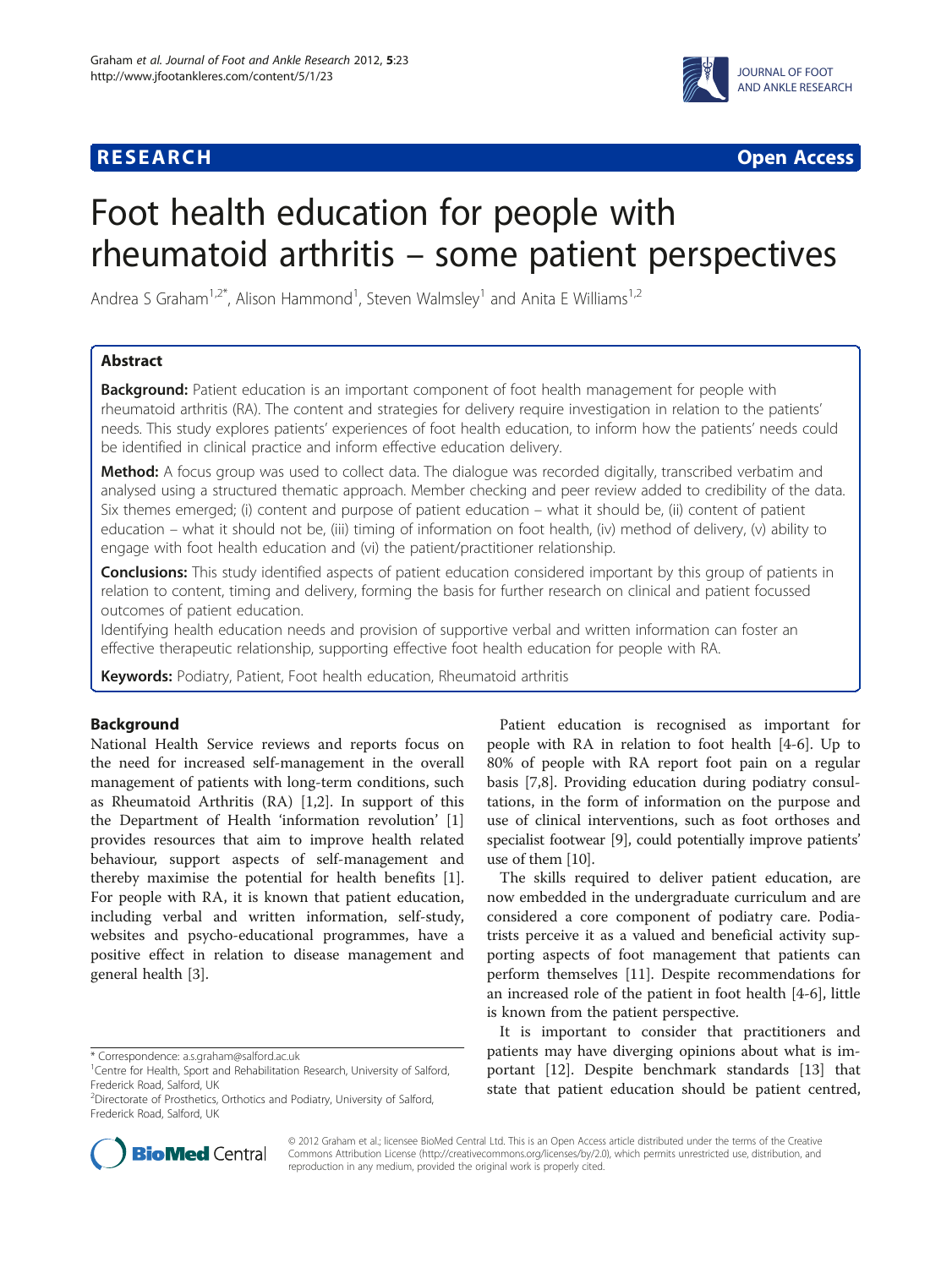based around patient need, there is some evidence that this is not being fully met [[14,15\]](#page-7-0).

For foot health education to meet the needs of the patient and support self-management we need to understand their perceptions of what and how it is currently delivered. Therefore, the aim of this study was to explore patients' experiences of foot health education, in order to inform how the patients' needs could be identified in clinical practice. In achieving this, effective education as an intervention could be delivered.

## Methods

## Design

A qualitative approach using focus groups was selected because: focus groups are an effective method of exploring people's experiences of their health condition and its management; they produce a richness of data from a small group of people simultaneously [[16\]](#page-7-0); and can generate data where there is little existing knowledge [\[17](#page-7-0)]. Four to nine participants were required for the focus group. This is considered to be the optimum size for such interviews [[16,18,19\]](#page-7-0) and appropriate for the generation of data for analysis using a thematic framework [\[20](#page-7-0)].

## Participants

Using a purposive sample framework, six people aged over 18 years, with a diagnosis of RA [[21](#page-7-0)] and foot problems; able to read and speak English; and able to provide written consent were recruited from a North West England rheumatoid arthritis support group. People with severe mental illness were excluded due to their inability to fully consent.

#### Procedures

Following ethical approval from the University of Salford, the Chair of the RA support group distributed an invitation letter, participant information leaflet and response form to all members with RA. The information leaflet provided contact details of the first author (AG) to allow members interested in participating the opportunity to ask questions about the study. Immediately prior to the focus group a presentation about the study was given to the RA support group. Members then had the additional opportunity to ask questions and written consent was obtained from those members who wished to participate.

Trigger questions with additional prompts were created by the first author (AG) and agreed by the coauthors. The questions were based on the first author's previous knowledge of foot health education provision to people with RA and focus group work with practitioners. Potential participants were invited to view the trigger questions before consenting to take part in the focus group. This ensured that the questions could be clearly understood and took into account the views of the participants as collaborators in the research process [\[22](#page-7-0)]. No amendments were required. The focus group took place where the participants met as a support group, providing a familiar and private environment [\[23](#page-7-0)]. The members were advised that the focus group would last approximately one hour, using the interview questions to generate discussion. Breaks could be taken at any time, if required. The focus group was facilitated by AG and an independent observer, (SW) made additional observations and took field notes. The first author transcribed the dialogue verbatim.

Focus group questions: details of the questions used to generate participant discussion during the course of the patients' focus group

In your opinion, what is Patient Education? (in relation to foot health)

- What do you think the purpose of it is?
- What is the usefulness of it?

## What kind of information is given?

Prompts:

- What kind of things are you told about Rheumatoid Arthritis?
- About Podiatry?
- About what can be done for your feet?

## When is patient education given?

Prompts:

- Think about when you were first diagnosed/first saw a podiatrist – were you given any foot health related information or advice then?
- Have you been given any information/education about your feet since then, if so when?
- Is this something you discuss regularly or was it a 'one-off'?

## How is the information/education provided for you?

Prompts:

- For example were you simply given verbal advice?
- Did you receive any written information such as leaflets provided by the Trust, AR UK, NRAS, from the podiatrist or any other Healthcare professional relating to your feet?
- Were you prompted to use any websites?
- What did you think about the resources that you were provided with?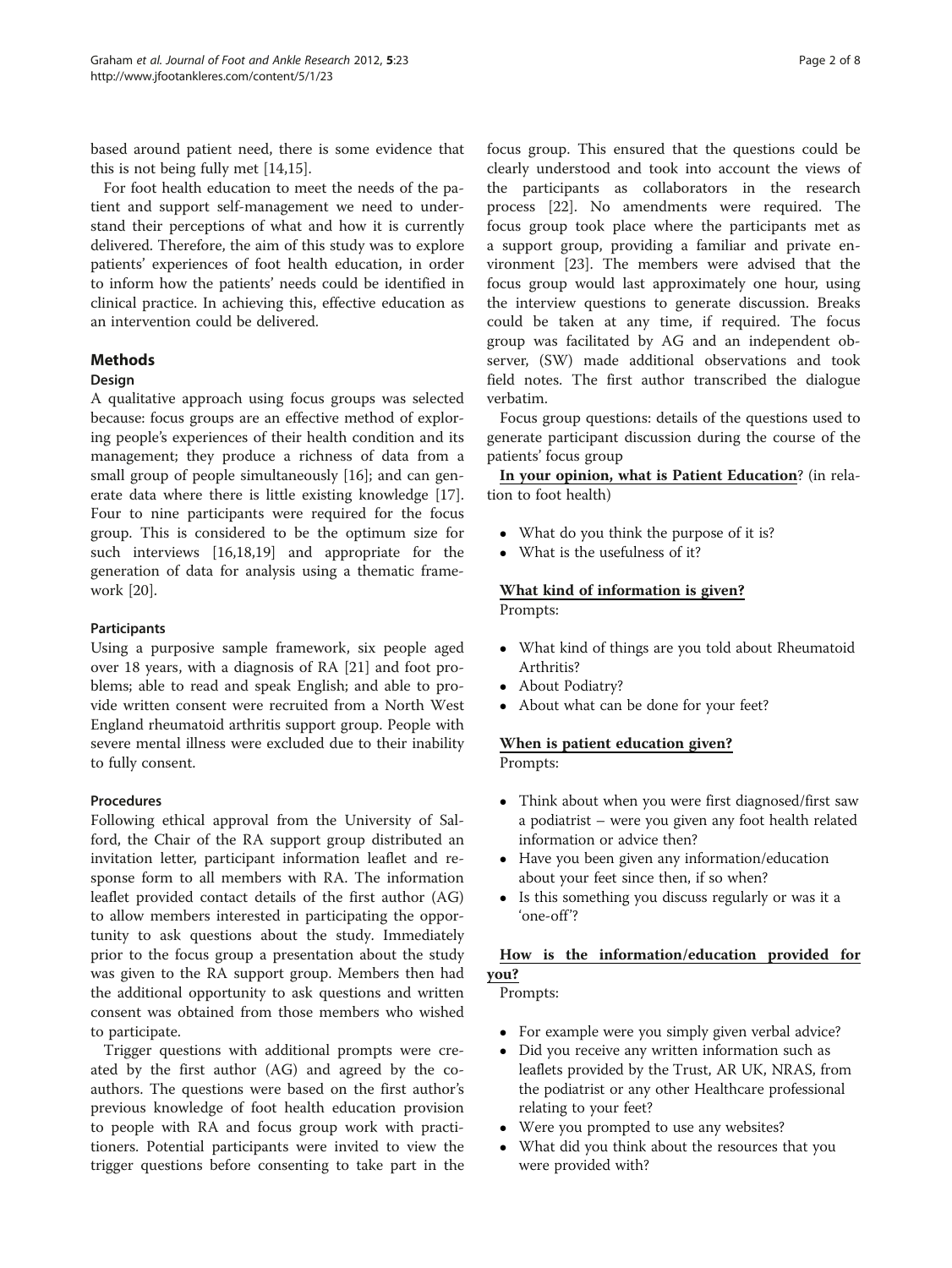## In your opinion, what prevents you from obtaining the foot health information/education that you want?

Prompts:

- Is there anything that stops you from getting the information or advice that you need at the time that you need it?
- How easy is it for you to access your podiatrist for example?
- Do you know where to go for the right kind of information?
- Do you have easy access to the internet for example?

## Data analysis

The participants verified the transcription, which was sent electronically to the chair of the group for dissemination, to support the trustworthiness of the data [[24,25\]](#page-7-0). Paper copies of the transcription were available on request. The verified dialogue transcription was subject to thematic analysis [[20\]](#page-7-0). A thematic framework was used, allowing the researcher to illustrate the main themes within the text and make transparent the methodical systematisation of textual data. To achieve this, a six-stage process was used involving: coding the text; theme identification; thematic network construction; description and exploration of networks; summarisation of networks; and pattern interpretation [\[26](#page-7-0)]. The data was categorised into 'Basic' and 'Organising' themes (Table 1). This approach acknowledges the researchers' experience and knowledge of the subject being researched and the influence of this throughout the data collection and interpretation. The thematic analysis framework was agreed by one of the co-authors (AW) to evaluate validity of the data and exemplars were extracted to demonstrate truthfulness of the data within each theme [\[24,25](#page-7-0)].

## Results

Out of twenty members of the support group approached, six participants who met the inclusion criteria initially consented. One was unable to attend the focus group due to ill health. All five participants were women, with a mean age of 62 years (SD 5.3) and mean disease duration 5.9 years (SD 2.7). All participants had experienced foot problems and had received National Health Service (NHS) podiatry services. Two participants had attended group Patient Education sessions, relating to RA but not foot health, subsequent to their diagnosis. The remaining participants had not received any formalised patient education. Participants' names have been replaced with a pseudonym for confidentiality.

| <b>Basic Themes</b>                                            | <b>Organising Themes</b>                                                |
|----------------------------------------------------------------|-------------------------------------------------------------------------|
| • Information Provision                                        | The Content and purpose<br>of Patient Education -<br>what it should be. |
| · Signposting                                                  |                                                                         |
| • Preparedness                                                 |                                                                         |
| • Explanation of service and interventions                     |                                                                         |
| • Self-management                                              |                                                                         |
| • The podiatrists role and scope of practice                   |                                                                         |
| • The role of other Allied Health Professionals                |                                                                         |
| · Information from internet sources                            | The Content of Patient<br>Education - what it<br>shouldn't be.          |
| • Fear of the future – prognosis for foot<br>health            |                                                                         |
| • Comparison of foot health in RA to that in<br>other diseases |                                                                         |
| • Fear of interventions                                        |                                                                         |
| · Timing of referral to podiatry                               | Timing of Information<br>on Foot Health                                 |
| · Timing of delivery of educational material                   |                                                                         |
| • Time available within a consultation                         |                                                                         |
| $\cdot$ Time to reflect                                        |                                                                         |
| • Internet resources                                           | Method of delivery                                                      |
| • Group Education                                              |                                                                         |
| • One-to-one                                                   |                                                                         |
| • Written                                                      |                                                                         |
| • Verbal                                                       |                                                                         |
| • Finance                                                      | Ability to engage with<br>Patient Education                             |
| $\cdot$ Time                                                   |                                                                         |
| • Access                                                       |                                                                         |
| • Information Retention                                        |                                                                         |
| • Helpfulness                                                  | The Patient - Practitioner<br>Relationship                              |
| • Being listened to                                            |                                                                         |
| · Influence of gender                                          |                                                                         |

#### Table 1 Outline of the basic and organising themes developed from the thematic analysis

## Global theme: Barriers to engagement with foot health education

The unifying global theme was that there are barriers to receiving foot health education from podiatrists, leading to information being sought from sources that resulted in confusion and fear. In support of this six organising themes emerged:

## The content and purpose of patient education – what it should be

Participants considered that patient education (PE) was primarily an information resource that could guide them to other sources of information, such as the Internet. As Mary highlighted:

"(patient education is) what you are told by your Specialist, what you can find out on the web and other sources."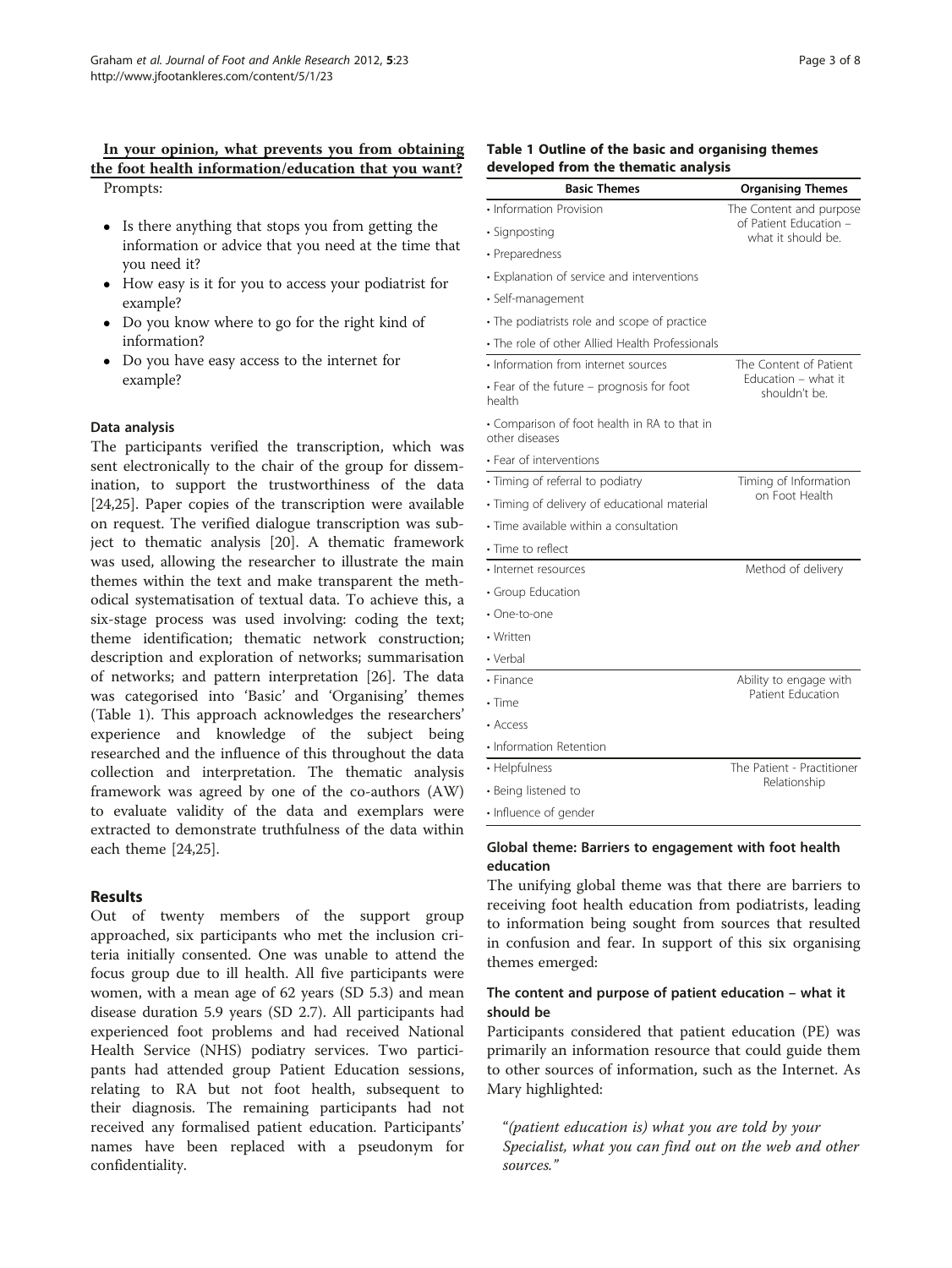Identifying how to access foot health information resources and what they should know about foot health were issues for all the group:

"A lot of it is that you don't know what you don't know!" (Kitty).

All participants considered they had received little or no information regarding their foot health. However, they wanted to be prepared for what might lie ahead: potential foot-related morbidity; prevention of foot health deterioration; and the side effects of medication on foot health. They also wanted information on the availability of foot health services and foot health interventions:

"You need details of specific foot problems... the sort of thing we all experience really, like fallen arches or pains in your toes, what this is caused by or how you can help it (and) what treatment is available for each problem" (Mary).

Participants wanted information to facilitate safe and effective self-management. Some had received general footwear advice. However, they expressed disillusionment with it, as their individual needs had not been considered, such as their ability to find accommodating footwear:

"She said wear trainers, I can't even wear trainers...my instep is so high" (Joan).

None of the participants had been informed about the scope of practice of podiatry but did perceive that 'chiropodists' and 'podiatrists' were different in relation to the level of expertise. This indicates confusion, as in reality they are the same:

"You would expect them [podiatrist's] to know more in depth about your foot problems really, a chiropodist I would look on as more for cosmetic things really like hard skin, toenails" (Mary).

Participants emphasised the need for clarification on the podiatrists' scope of practice, as well as that of other health professionals involved in foot health.

The content of patient education – what it should not be Most participants had accessed foot health information through the Internet and found it frightening and overwhelming, reinforcing their fear of developing foot problems:

"Sometimes they cannot be very helpful, or they can tell you too much, they'll blind you with science which you don't understand or they'll tell you something and you think 'oh my feet are going to drop off!'" (Lynne).

This negative view of their future foot health was further reinforced by comparing their foot pathology with those of others they knew (friends/family) with chronic diseases, such as diabetes:

"...they get told that when they've got diabetes, that different things can happen to them [their feet]" (Bernice).

Lack of appropriate education and information about interventions often invoked fear, anxiety and concern, particularly in relation to footwear styles required to accommodate both changing foot shape and orthoses:

"It's not possible to get something that works and is fashionable as well is it?" (Mary).

Mary's question highlights the participant's concerns relating to the image that therapeutic footwear represents and the function that it provides and this is further reinforced by Lynne who stated that:

"Well none of us [indicates to the group] has special shoes and if we did, I think we'd all throw them to the back of the wardrobe as soon as we got them home. Because I've seen them... and I'd have to be dead to wear them." (Lynne).

## Timing of information on foot health

Early referral to a podiatrist was considered crucial for timely access to appropriate foot health information. Participants stated that such information should be presented in a way that was not overwhelming. It should allow them to first absorb the meaning of being diagnosed with RA:

"You need to have a bit [of information] to tell you what can happen to your feet when you've got RA, but more when you go to see the podiatrist because by then you'll have soaked in a bit, you can take a bit more." (Lynne).

Limited time during consultations was perceived as preventing foot health questions being raised:

"...and then there's the time factor as well, if I go into this podiatrist and say 'what are you going to do for me?' there's only so much time." (Joan).

Time for reflecting on information provided was deemed essential to enable asking further questions at subsequent appointments.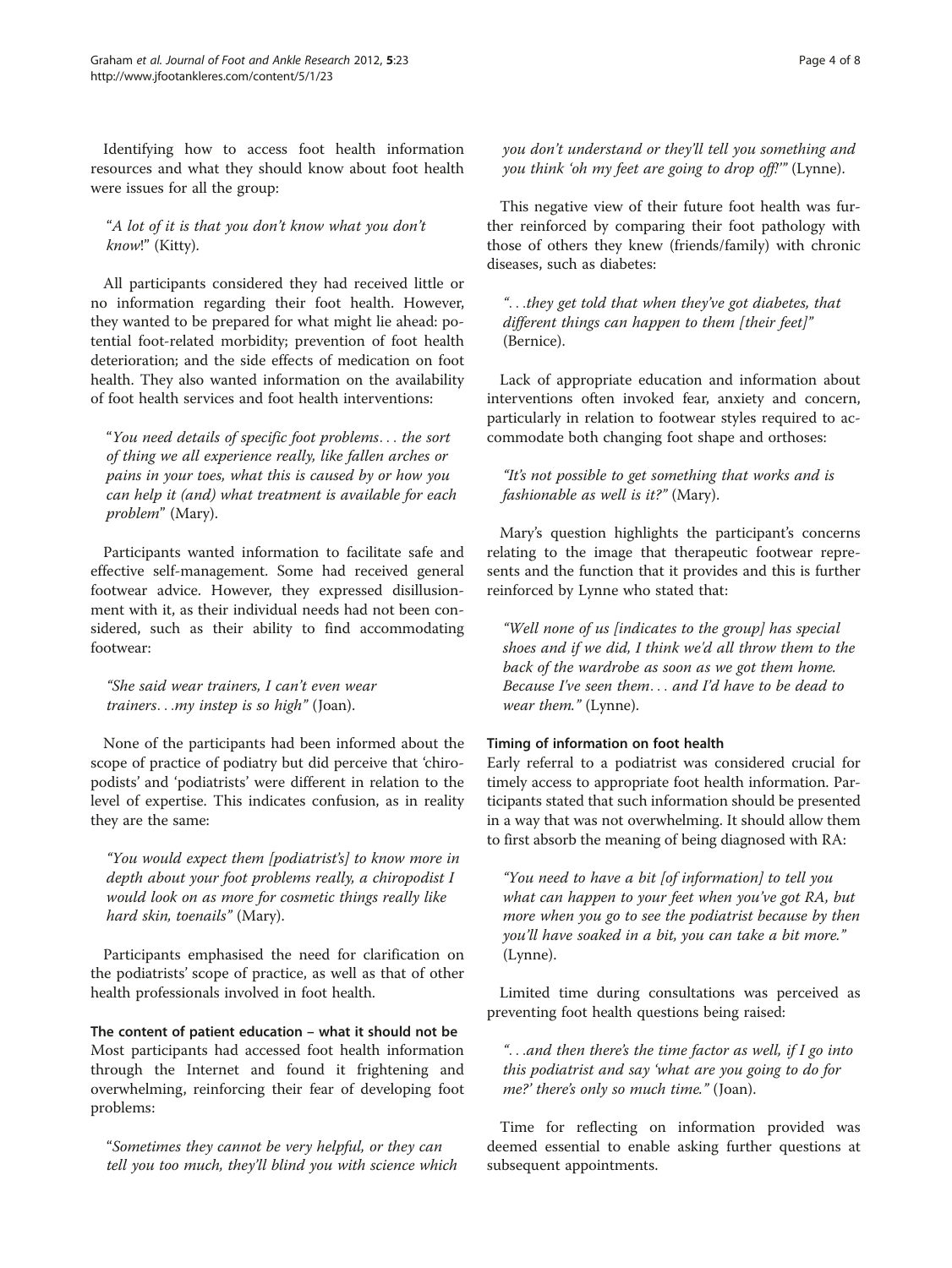#### Method of delivery

The Internet was the most accessed resource. Frustration with limited information about RA and feet was expressed. Certain websites were considered too difficult to navigate to find the right information:

"I had a terrible time with the NHS website, never found what I want." (Lynne).

Group education, provided by a range of health professionals, was considered best for arthritis-related information and self-management strategies within a supportive environment. Participants also considered that group education could provide information relating to topics they had not thought about. However, two participants who had attended education groups found them of little benefit. They were frustrated that group leaders allowed more vociferous individuals to dominate:

"I can remember going to a group and getting so exasperated with a guy that I ended up telling him I'd come to listen to the tutor, not him." (Kitty).

The majority of participants had experienced one-toone 'verbal' foot health education about general foot health issues together with an explanation of interventions, such as foot orthoses. The effectiveness of the patient/practitioner relationship influenced both the information provided and whether the patient's agenda was identified:

"...I thought he's not really picking up on the main reason why I'd actually gone to see him." (Mary).

None had received written foot health information from any health professional, including podiatrists. Leaflets were viewed as an extremely useful 'aide memoir' as they considered that RA affects retention of information. Leaflets were considered useful to impart general information, such as frequently asked questions and were a reference source about who to contact for attention to foot problems.

#### Ability to engage with foot health education

The financial cost of improving foot health behaviours, such as buying appropriate footwear and aids to facilitate self-management, were seen as barriers to engaging with advice:

"They (long-handled files) are expensive if you go to a mobility shop, which is the only place you'll get them." (Lynne).

Other education resources, such as local support groups, can incur costs, which could be a barrier to people joining. Further, they perceived that practitioners experienced many time pressures and subsequently felt unable to approach Podiatry services to receive education.

The participants unanimously voiced that there was a distinct lack of information, which provided explanation without inciting fear and anxiety:

We didn't have the insight to ask for the information before because we didn't know there was any available... it's not there, podiatry wise it's just not there." (Lynne).

#### The patient/practitioner relationship

Generally, when advice or foot-health education was provided, they considered podiatrists to be helpful. Despite this, they considered that their point of view was often not heard, being dismissed without their key concerns being addressed:

"...I went back again and said I can't wear these [insoles] except for in my boots and they said 'oh well you'll get used to them' and sent me home. And that were it, that's the amount of information I got." (Lynne).

Participants considered female practitioners had a greater understanding of their needs:

"I got on better with a female one (podiatrist)...she was absolutely brilliant, I felt I got a lot out of the appointment, the orthotics seemed to work better and she did give me a lot of information." (Mary).

#### Discussion

Using focus group methodology and a thematic approach to data analysis has revealed a richness of data about the participants' experiences and opinions about the purpose, content, methods of delivery and barriers to foot health education provision.

The small sample size and restricted geographical area means that caution must be taken in generalising the results to the wider population. The homogenous nature of the focus group participants could have led to sample bias and may have influenced the results due to the gender of the group and group facilitator. As the participants were members of a patient support group, it could be argued that this was a group of highly motivated individuals who were well informed with regards their condition and the health system, influencing the results further. The influence of the 'groupthink' phenomena could be considered a limitation in the use of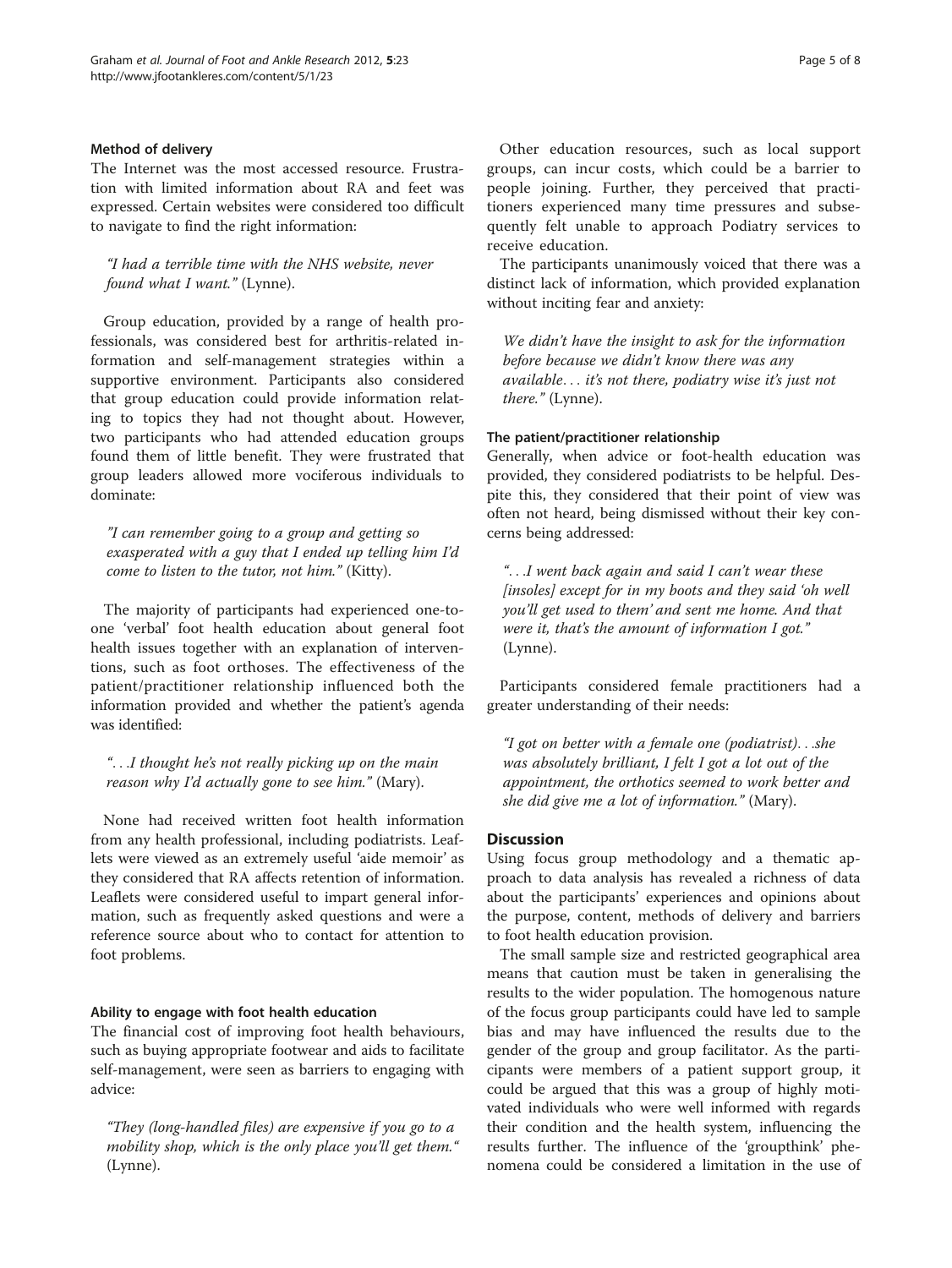focus groups, especially where the group has a high degree of cohesiveness and homogeneity [[27\]](#page-7-0). However, the aim of the focus group was to gain insight into patients' views on foot health education and to this end the methodology was appropriate. The limitations and criticism of using established groups can be countered by the benefits that using participants from an already established support group can add richness to the data as the group are more aligned to the research topic [\[19\]](#page-7-0).

The strengths of this study lie with congruency of the overall themes that emerged from this and a previous study that revealed the practitioners' perceptions with regards to the purpose, timing, content, best methods of delivery and barriers to the provision of foot health education [\[28](#page-7-0)], allowing triangulation of the data sources to better understand the area. This agreement reinforces the need for the development of a foot health education strategy that embraces both perspectives [[29](#page-7-0)]. Identifying service users' views as part of the development of foot health education has already been shown to be successful in an elderly population [\[30](#page-7-0)].

The role of health professionals in foot health management, accessing foot health services, general foot health information in the context of RA and good foot care self-management practices were considered to be essential components of foot health education provision. These areas have also been identified as key topics within foot health guidelines [[5\]](#page-6-0).

These participants were confused about the role of 'podiatrists' and 'chiropodists.' This resulted in a lack of clarity about the services they could access and what to expect from them. Discarding the title 'chiropodist' may help to improve understanding of the podiatry profession from the public perspective, an issue that has been identified by members of the podiatry profession [\[28,31-](#page-7-0) [33\]](#page-7-0). Where 'specialist' roles were discussed during the focus group, there was the perception that the term 'specialist podiatrist' generated more confidence in the practitioner. Information about the podiatrist's role and scope of practice is required to ensure that patients are aware of the level of expertise they can expect from the individual practitioner.

When foot health information was sourced it was reported as "frightening" or written in language that was difficult to interpret. All participants had used the Internet to seek foot health information, suggesting it is a well utilized resource. There is no lack of web based foot health information. Arthritis Research UK and the National Rheumatoid Arthritis Society (NRAS) provide resources that address foot health from both a general and RA specific perspective [[34,35\]](#page-7-0). However, the participants were unaware of these resources, although all were members of NRAS. Patients concerns about locating high quality, patient-centred information relating to

RA have been identified [[36\]](#page-7-0). The findings of this study support this. Furthermore, a study of podiatrists found they directed patients to these web sites infrequently [[28\]](#page-7-0) potentially reinforcing patients' perception that there is a lack of such information.

Participants wanted patient education leaflets to support verbal information given during consultations. Written information was considered an aide memoir, prompting questions at future appointments, especially as there is a risk of being 'overwhelmed' with information at the point of diagnosis. Written information for people with RA is considered the most effective way for people to refer to information once they have left the hospital setting [[37\]](#page-7-0). The participants in this study viewed that RA had a negative impact on memory retention with pain and depression leading to poor cognitive function [\[38-40](#page-7-0)]. Written information was thus seen as highly valuable. Despite evidence for the effectiveness of patient information leaflets being weak [[41\]](#page-7-0), they are beneficial in increasing patient knowledge in the short term [[42\]](#page-7-0) but this must be individualised and supported by the practitioner for it to be effective [\[43\]](#page-7-0), although this evidence relates to people with diabetes, the same may be true in RA.

Generally, group education was not viewed as beneficial by those members who had attended these sessions, as neither foot health education nor self-management was addressed. The potential value of group education was thought to be in providing a supportive environment for general foot health information and self-management education, if planned and facilitated appropriately. The implementation of group foot health self-management programmes for people with RA may be an effective method of delivery, providing members can perform self care tasks, such as basic nail cutting [\[44\]](#page-7-0).

During their consultations with health professionals, participants found that individual information and education was often not provided as limited consultation time restricted them from asking questions. Individuals without foot pathology or few symptoms may not request foot health information, as they perceive their needs to be minimal [\[45](#page-7-0)]. However, within the context of a patient-centred consultation it is still important to identify their educational needs early in the disease [\[5](#page-6-0)]. This view was strongly articulated by the participants, as they felt let down and un-prepared for the way in which RA affected their feet and thus their daily activities. The feet are often the first part of the body to be affected in RA [\[7](#page-6-0)] with most experiencing foot pain early in the disease [\[8](#page-6-0)]. It is therefore essential to provide foot health education in a timely and targeted way.

In this study, the development of a strong and trusting therapeutic relationship was viewed as a critically influential factor for appropriate education. McInnes et al.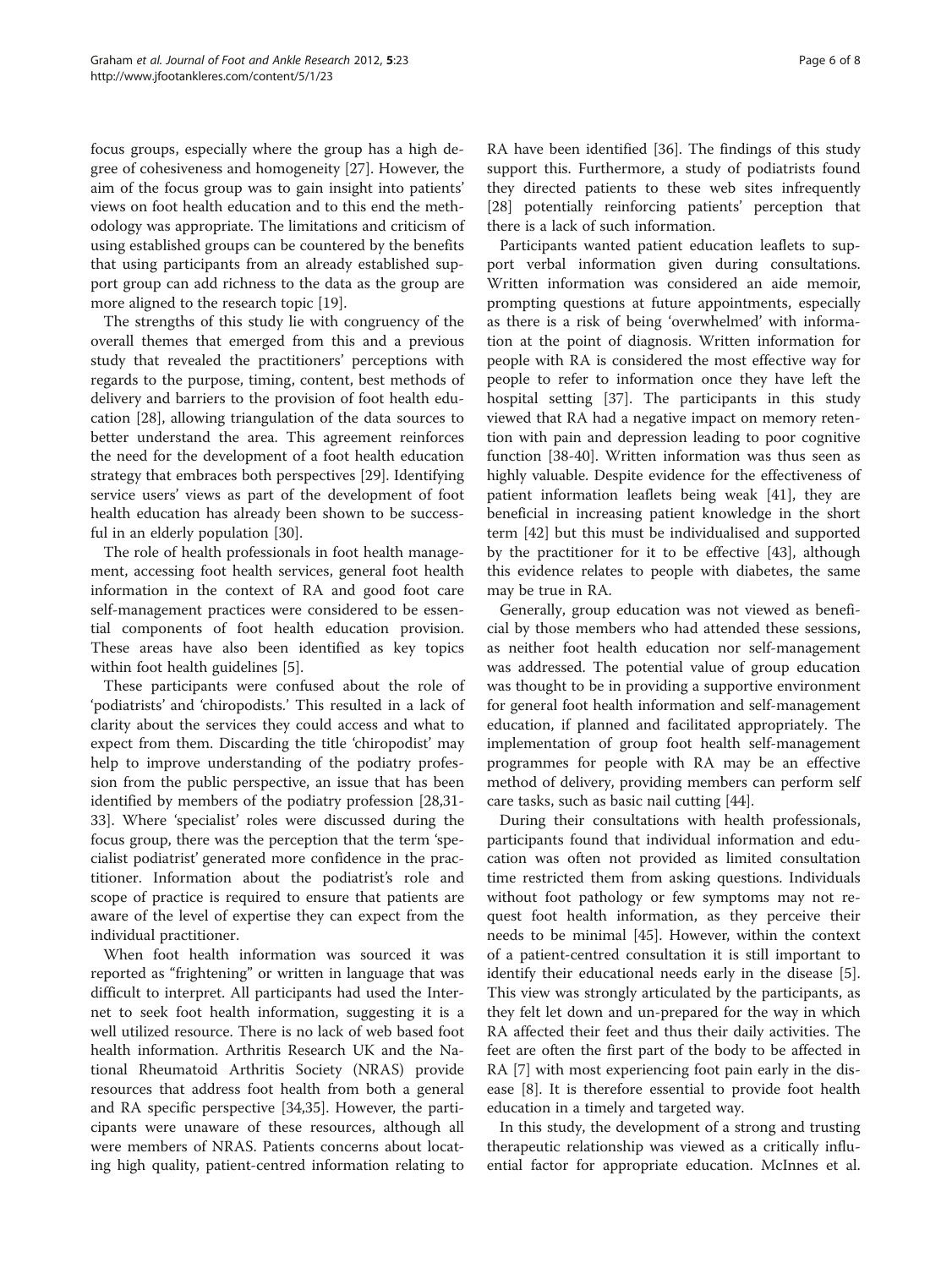<span id="page-6-0"></span>[[46\]](#page-7-0) advocate a timely and individualized approach to diabetes foot health education provision. This requires investment of the practitioner's time and identifying the patient's agenda through using motivational interviewing techniques [[47\]](#page-7-0). Identifying a person's 'readiness' to change and motivation to engage in positive health behaviours is a key component of a patient-centred approach and should be undertaken during the course of any consultation [\[48](#page-7-0)].

Participants described the experience of being 'listened to' more by female practitioners as resulting in positive outcomes. This perceived higher level of empathy was also identified in a study with practitioners, who found it easier to advise female patients on 'difficult' foot health issues such as foot wear styles [\[28](#page-7-0)]. 'Gender related communication skills', most notably 'patient-centeredness', as opposed to gender alone, are thought to influence the development of a positive therapeutic relationship [\[49](#page-7-0)]. Although female practitioners are more likely to exhibit such skills [[50](#page-7-0)], this does not preclude male practitioners from developing and demonstrating them. Thorough assessment and developmental feedback in relation to communication skills at undergraduate level may ensure similarities in development by male and female practitioners. It should be taken into consideration that the participants and facilitators of this study and the study with practitioners [\[28\]](#page-7-0) were all female. The fact that the group participants and facilitators were of the same gender could have influenced the results. The development of a dynamic discussion is more likely where there is group homogeneity from both a gender and shared experience perspective [\[51\]](#page-7-0). Further research, exploring the perspectives of men, could provide a more comprehensive picture of the foot health education needs of people with RA.

Patients in this study wanted access to information from a variety of sources, together with a tailored approach and verbal explanation, to meet their needs. Group education was considered beneficial if structured, with ground rules applied so that individual needs were respected. However, patients strongly considered information should be staged according to their needs and preferences as their disease progressed. To achieve this, the patients' needs must be identified to guide them to the most appropriate foot health information. An Education Needs Assessment Tool, focusing on RA and its management has been developed and evaluated [\[52](#page-7-0)]. A similar approach to identifying foot health educational needs would enable practitioners to tailor their education provision to patients' needs.

## Conclusions

This study provides insight into the patient perspective on foot health education provision for people with RA.

There were clear similarities to practitioner perspectives [[27\]](#page-7-0). The data will inform a survey to ascertain the views of a wider population of people with RA and Podiatrists.

Time is needed during consultations to ascertain patients' needs and readiness to engage in positive foot health behaviour. Written information, supported with a practitioner's explanation and tailoring to the patients' needs, will reduce anxiety and facilitate better patient education and patient uptake of positive foot health behaviours. Further, this will encourage a therapeutic relationship enabling positive health behaviour and selfmanagement, as recommended in the Darzi report [2]. Teaching and assessment of undergraduate communication skills to ensure patient-centred consultation skills may result in an improved patient experience of the consultation and reduce gender bias overall.

#### Abbreviations

NHS: National Health Service; NRAS: National Rheumatoid Arthritis Society; RA: Rheumatoid Arthritis.

#### Competing interests

The authors declare they have no competing interests.

#### Authors' contributions

AG conceived and executed the study design (with contributions from AW and AH), interpreted the findings with assistance from SW and drafted the manuscript with assistance from AW and AH. All authors read and approved the final manuscript.

#### Acknowledgements

Many thanks to the members of the National Rheumatoid Arthritis Society's Patient Support Group who participated in the Focus Group.

#### Received: 28 March 2012 Accepted: 8 August 2012 Published: 31 August 2012

#### References

- Department of Health (DoH): Equity and Excellence-Liberating the NHS.; 2010. [http://www.dh.gov.uk/en/Publicationsandstatistics/Publications/](http://www.dh.gov.uk/en/Publicationsandstatistics/Publications/PublicationsPolicyAndGuidance/DH_117353) [PublicationsPolicyAndGuidance/DH\\_117353.](http://www.dh.gov.uk/en/Publicationsandstatistics/Publications/PublicationsPolicyAndGuidance/DH_117353)
- 2. Professor the Lord Darzi of Denham KBE Department of Health (DoH): High Quality Care for all. NHS Next Stage Review: Final Report.; 2008. [http://](http://www.dh.gov.uk/en/Publicationsandstatistics/Publications/PublicationsPolicyAndGuidance/DH_085825) [www.dh.gov.uk/en/Publicationsandstatistics/Publications/](http://www.dh.gov.uk/en/Publicationsandstatistics/Publications/PublicationsPolicyAndGuidance/DH_085825) [PublicationsPolicyAndGuidance/DH\\_085825.](http://www.dh.gov.uk/en/Publicationsandstatistics/Publications/PublicationsPolicyAndGuidance/DH_085825)
- 3. Albano MG, Giraudet-Le Quintrec JS, Crozet C, D'Ivernois JF: Characteristics and development of therapeutic patient education in rheumatoid arthritis: analysis of the 2003–2008 literature. Joint Bone Spine 2010, 77:405–410.
- 4. Arthritis and Musculoskeletal Alliance (ARMA): Standards of Care for People with Inflammatory Arthritis.; 2004.<http://www.arma.uk.net/care.html>.
- 5. Podiatric Rheumatic Care Association (PRCA): Standards of care for people with musculoskeletal foot health problems.; 2008.<http://www.prcassoc.org.uk> Sept, 2009.
- 6. Williams AE, Davies S, Graham A, Dagg A, Longrigg K, Lyons C, Bowen C: Guidelines for the management of the foot health problems associated with rheumatoid arthritis. Musculoskeletal Care 2011, 9:86–91.
- 7. Grondal L, Tengstrand B, Nordmark B, Wretenberg P, Stark A: The foot: still the most important reason for walking incapacity in rheumatoid arthritis: distribution of symptomatic joints in 1,000 RA patients. Acta Orthop 2008, 79:257–261.
- 8. Otter S, Lucas K, Springett K, Moore A, Davies K, Cheek L, Young A, Walker K: Foot pain in rheumatoid arthritis prevalence, risk factors and management: an epidemiological study. Clin Rheumatol 2010, 29:255-271.